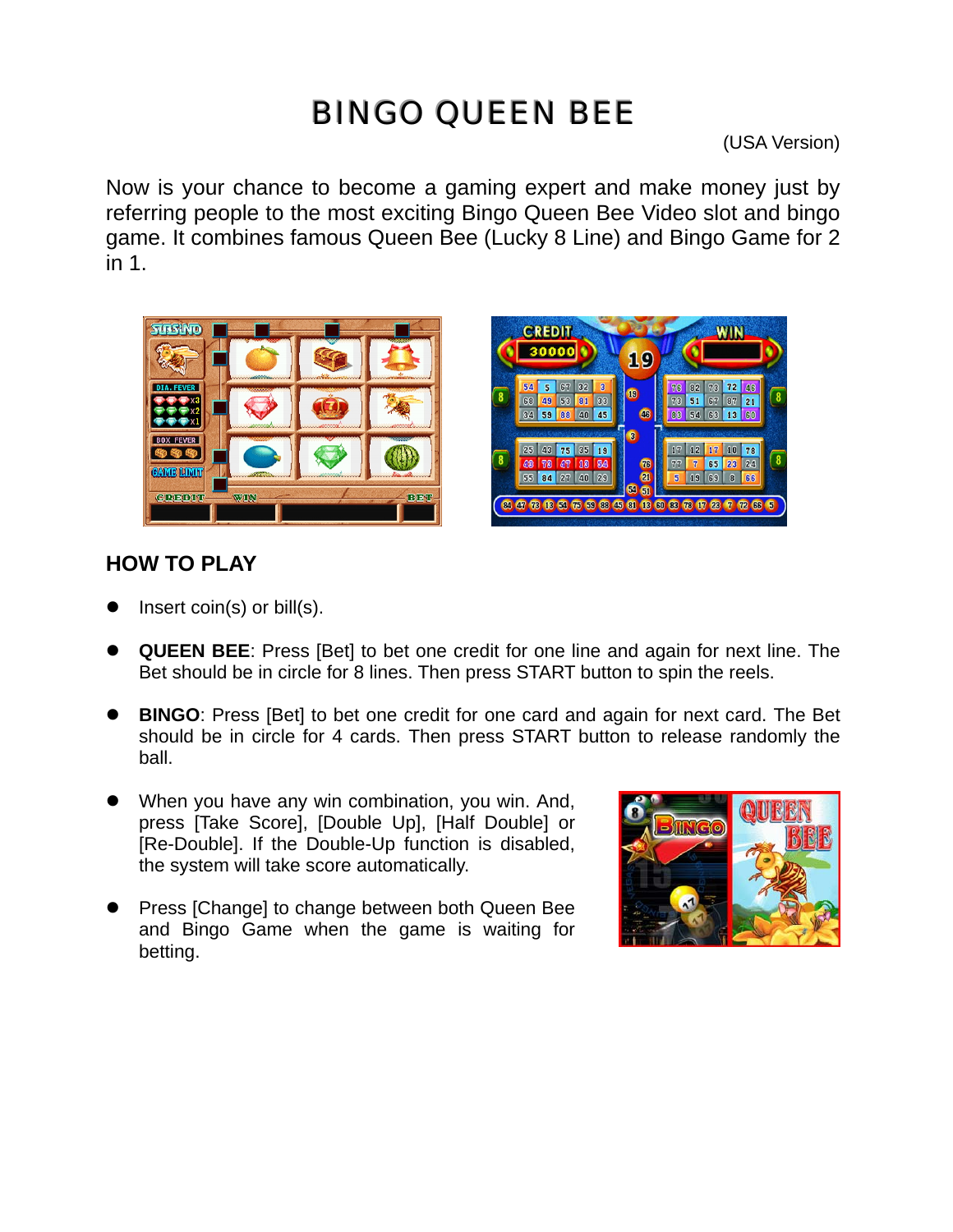# QUEEN BEE GAME

The ultimate and most complete fruit game. Tried and proven long time, subsino 8-line is a must have game

**TWO GRAPHIC PATTERNS** - There are two kind of graphic patterns inside for "FRUIT" and "INSECT", which are able to choice by SETUP.

**JOKER** - The Joker, queen bee, on the reel is wild. It represents any items like Watermelon, 7, Bell etc. to let you have more chance to gain larger prizes.

**LUCKY FEVER** - You may win suddenly for large prize when the Four corners or the middle of four sides of nine reels with same symbol. In case the middle of nine reels will spin again for the fever.

**DIAMOND BONUS** - The screen will enter second screen for Diamond Bonus when you have three "same color of Diamond" (Same color of Orchid Flower, Insect patterns) on the line. In bonus, four reels are spinning and one "Yellow Square" is moving along with screen's sides. Push "Start" to stop the reels and again to stop the "Yellow Square".

If the square matches any of four reels, you will win the value of the reel, which shows at under of the reel. The "Yellow Square" moves again until stop at "EXIT" to end one round.

**BOX FEVER** - You will enter Box Fever after you have three boxes (three Trees, Insect patterns) on the line. In the Fever, there are nine secret squares and one Hand Arrow moves in order. Push START button to choice one you like to gain secret gift for winning score. If pass, you can choice again until you gain "Bee".

**DOUBLE UP** - You are able to choice "Take Score", "Re-Double", "Half-Double" or

"Double Up" after Main Game won. The standard odd of passing is twice, but sometime will randomly access for 3, 4 and 5 times.

Re-Double : Play D-Up is two times of won score in main game.

Double Up : Play D-UP is won score in main game as general.

Half Double : Play D-UP is a half of won score in main game.

#### **OTHER**

- You can hold 1 or 2 columns after a losing game.
- The Column-Stop & All-Stop functions are provided.
- Odds Table be able to show instantly. (Push D-UP button)
- The Min. Bet for Diamond Fever, Box Fever and Hold function are 8.









 $\blacksquare$  and  $\blacksquare$ 

BET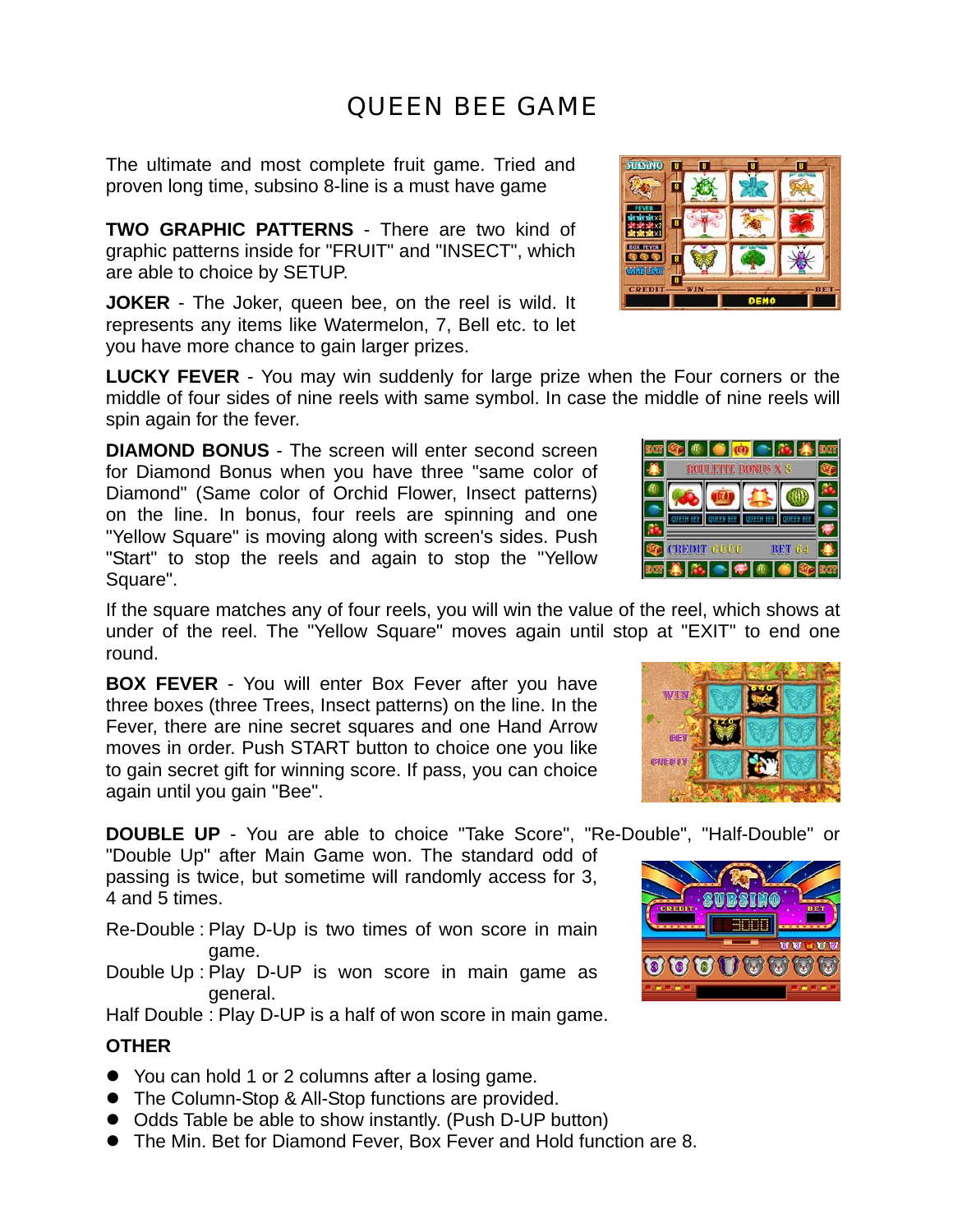# OPERATION GUIDE

# **BOOK**

There are totally five pages for Book Records. Press BOOK key to enter Book screens. Press BOOK key again to next page. Press START key to return Main game.

| <b>CURRENT RECORD</b> |      |  |  |  |
|-----------------------|------|--|--|--|
| COIN                  | 500  |  |  |  |
| PAYOUT                |      |  |  |  |
| <b>KEYIN</b>          |      |  |  |  |
| <b>KEYOUT</b>         | 50   |  |  |  |
|                       |      |  |  |  |
| <b>TOTAL TIMES</b>    | 211  |  |  |  |
| <b>TOTAL PLAYED</b>   | 1682 |  |  |  |
| <b>TOTAL WON</b>      | 1232 |  |  |  |
|                       |      |  |  |  |

|                    | <b>SCORE</b>  | <b>COUNTER</b> |
|--------------------|---------------|----------------|
| COIN               | 500           | 000050         |
| <b>PAYOUT</b>      |               | 000000         |
| <b>KEYIN</b>       |               | 000000         |
| <b>KEYOUT</b>      | 50            | 000005         |
|                    |               |                |
|                    | <b>PLAYED</b> | <b>WON</b>     |
| <b>TOTAL</b>       | 1682          | 1232           |
| <b>MAIN GAME</b>   | 1682          | 1232           |
| <b>DOUBLE GAME</b> |               |                |

|                  | <b>PLAY TIMES</b> | WIN TIMES    |
|------------------|-------------------|--------------|
| <b>MAIN GAME</b> | 211               | 92           |
| DOUBLE GAME      |                   |              |
|                  |                   |              |
|                  | <b>TIMES</b>      | <b>SCORE</b> |
| DIA. FEVER       |                   | 120          |
| <b>BOX FEVER</b> |                   |              |
|                  |                   |              |
| POWERUP TIMES    |                   |              |

The First page shows the records from last check out for Coin, Payout, Keyin and Keyout etc.

Total Times: Total played times in Main Game

Total-Played: Total played score in Main Game and Double Up.

Total-Won: Total won score in Main Game and Double Up.

The "Score" column of top form shows the score of Coin, Payout, Keyin and Keyout. The "Counter" column are for "System Counters", which are unable to clear by anyway and don't affected by RESET to compare relatively with machine's counter for check out each time.

Total-Played: Total played score in Main Game and Double Up.

Total-Won: Total won score in Main Game and Double Up.

Main Game - Played Times & Win Times: Total played times & win times in Main Game.

Double Game - Played Times & Win Times: Total played times (win times) in Double Game.

The middle form shows the winning times and score of the fevers.

Powerup Times: The times of Power ON.

Please refer directly the fourth and fifth page of BOOK for winning times of each prize.

# **RESET (Clear)**

# $CLEAR ALL$

Turn on the power (The function doesn't work when the power is OFF.) and press RESET button of the board. In the case, all of data should clear, include the rates. And, the setup value will change to default.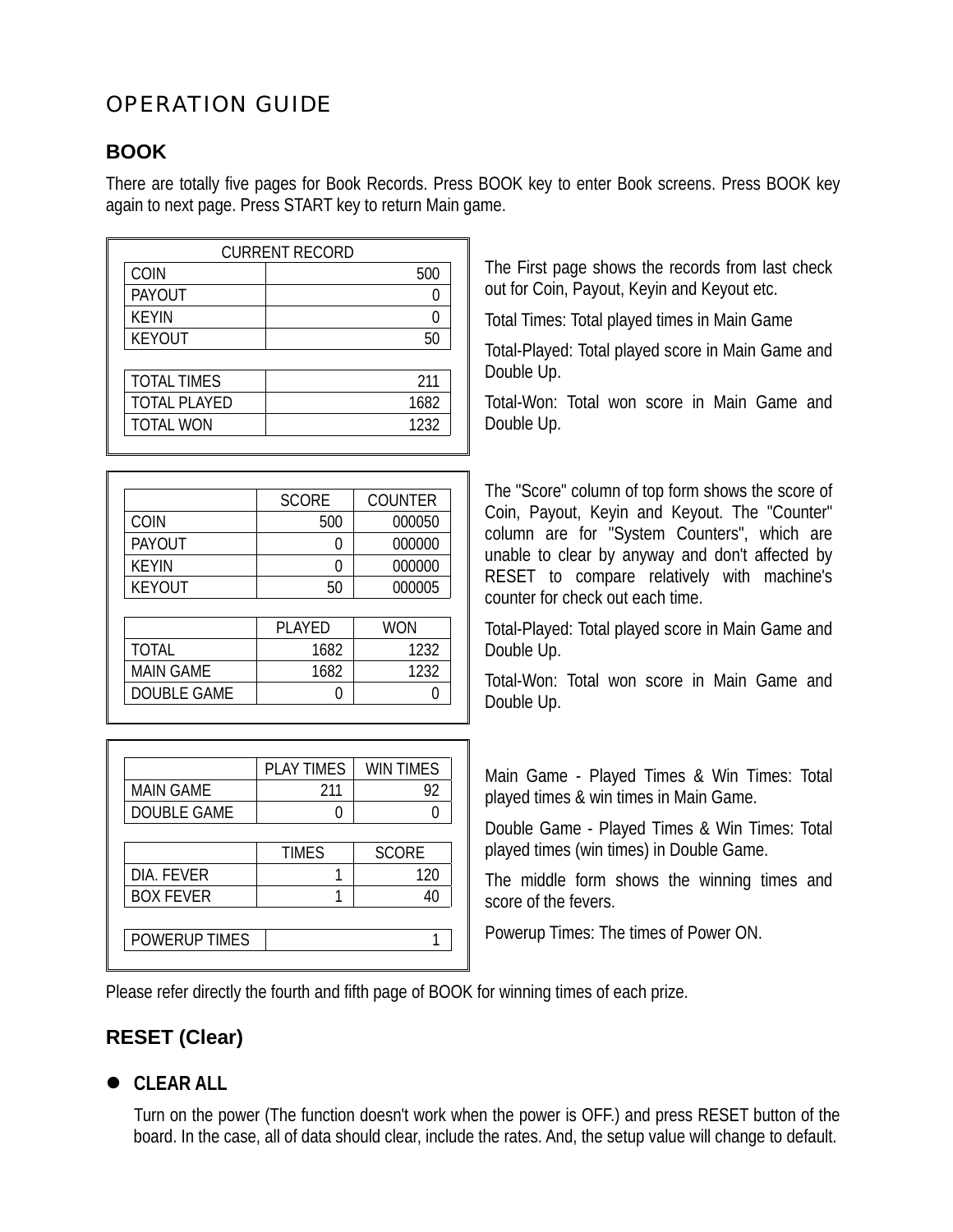### **• CLEAR LAST RECORD ONLY**

Press Book Key to enter first page of Book. Push the RESET button to clear all data of page, which record the data from last check out. (Check Out: To clear this page.) The total records from initial operation remain unchanged by this function.

### **SETUP**

To operate easily for Setup, the game abandons "DIP SWITCH of board" as traditional way and uses the screen to adjust various operating parameters. There are two ways to enter SETUP Screen, as follows:

- Power ON and Press TEST key
- Power OFF. Press BOOK key without release and power ON.

Enter the screen will display the situation of setup. There are two pages in the SETUP. Press D-UP for next page, press BIG to select the item, press SMALL to adjust the value. The value you adjusted will show immediately in the screen.

- Press START to exit and back to Main screen. In the case, the value you adjusted would available instantly, which don't necessary to turn off the power.
- Press TEST key for twice, the screen will enter system testing. It is for test only, unnecessary to adjust. To exit, you should turn off the power and on again.

FIRST PAGE SETTING SELECTION **COIN IN 10 10 1, 2, 5, 10, 15, 20, 25, 50, 75, 100, 125, 200, 250, 500** KEYIN 100 1, 2, 5, 10, 15, 20, 25, 50, 75, 100, 125, 200, 250, 500 **PAYOUT** 10 1, 2, 5, 10, 15, 20, 25, 50, 75, 100, 125, 200, 250, 500 KEYOUT 100 1, 2, 5, 10, 15, 20, 25, 50, 75, 100, 125, 200, 250, 500 TICKET OUT  $100 \mid 1, 2, 5, 10, 15, 20, 25, 50, 75, 100, 125, 200, 250, 500$ MIN. PLAY 1 1, 8, 10, 16, 32, 40, 64, 80 MAX. PLAY 16, 40, 64, 80, 120, 160, 200, 240 DEMO MUSIC | YES | YES, NO DEMO SHOW | YES | YES, NO WIN RATE  $80 \mid 55, 60, 65, 70, 75, 80, 85, 90$ REEL SPEED FAST FAST FAST, SLOW HOLD FUNC.  $|$  YES YES, NO D-UP FUNC.  $|$  YES YES, NO RE-D-UP FUNC. | YES | YES, NO HALF-D-UP FUNC. | YES | YES, NO **D-UP LEVEL**  $\begin{vmatrix} 0 & 0 & -\text{Easy, } 1, 2, 3, 4, 5 \end{vmatrix}$  - Difficult

GAME LIMIT 40000 | 2000, 3000, 5000, 10000, 15000, 20000, 30000, 40000, 50000, 60000

D-UP LIMIT 3000 2000, 3000, 5000, 10000, 20000, 30000 MAX. PAY TOKEN | FREE | FREE, 200, 300, 500 MAX. PRIZE | YES | YES, NO

#### **WIN RATE**

The Win Rate is calculated and defines as follows: WIN RATE = (PAYOUT + KEYOUT) / (COIN + KEYIN)

Since this is quite different from Main Game Rate of some games, which defined the rate as (Total Won score) divided by (Total Played score). You shouldn't set Win Rate at the same value used in the games.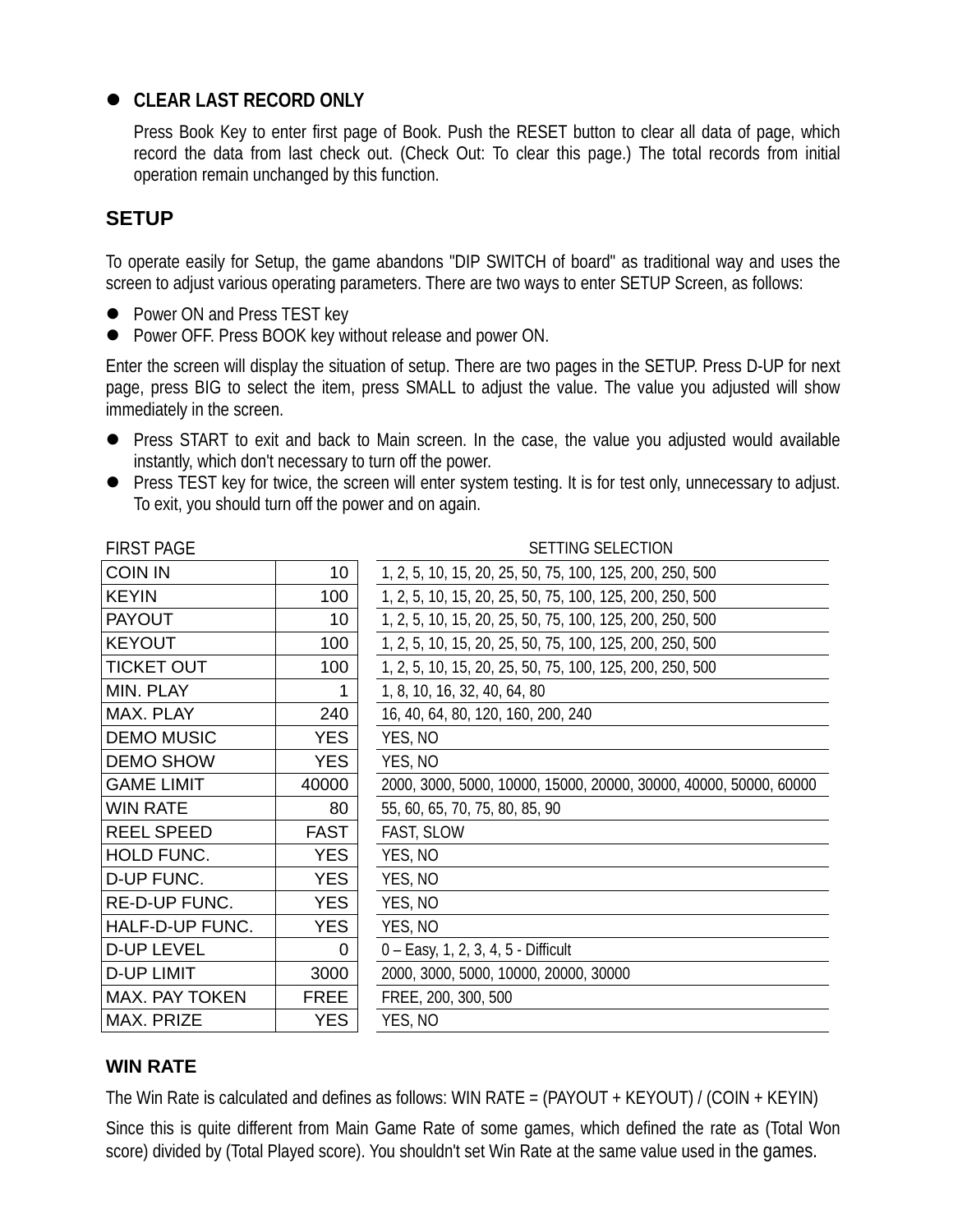Also, please don't push RESET button except necessary. Generally, to stabilize the rates, the game should operate a period (more long, more steady) for the balance. To zero by RESET button, the value would recount from starting point.

To comply with the market necessary, the system supplies two kinds of mode for the Rate, which is able to control the wave of win or lose. The mode doesn't affect the rate.

| I SWITCH 1 |                               |    |                                                                            |  |  |  |
|------------|-------------------------------|----|----------------------------------------------------------------------------|--|--|--|
| RATE MODE  | Standard  <br><b>Specific</b> | ON | OFF Standard wave, Rate more steady<br>Larger wave, focus more win or lose |  |  |  |

#### **SECOND PAGE** SETTING SELECTION

| <b>FRUIT</b>    | <b>FRUIT, INSECT</b>     |
|-----------------|--------------------------|
| TYPE1           | 1ST-TYPE, 2ND-TY         |
| NO              | YES, NO                  |
| NO              | YES, NO                  |
| <b>YES</b>      | YES, NO                  |
| NO              | YES, NO                  |
| ΝO              | YES, NO                  |
| <b>NO LIMIT</b> | NO LIMIT, MAX.1TK, I     |
| ΝO              | YES, NO                  |
| DIRECT          | <b>DIRECT, INTERFACE</b> |
|                 |                          |

| <b>GRAPHIC TYPE</b>    | <b>FRUIT</b>    | <b>FRUIT, INSECT</b>                                  |
|------------------------|-----------------|-------------------------------------------------------|
| PANEL TYPE             | TYPE1           | 1ST - TYPE, 2ND - TYPE(No Hold function)              |
| <b>SCORE FUNC.</b>     | NO              | YES, NO                                               |
| <b>PLAY SCORE</b>      | N <sub>O</sub>  | YES, NO                                               |
| <b>SHOW ODD TABLE</b>  | <b>YES</b>      | YES, NO                                               |
| <b>HAND COUNT</b>      | NO              | YES, NO                                               |
| <b>CONTINUOUS SPIN</b> | N <sub>O</sub>  | YES, NO                                               |
| TICKET OUT MODE        | <b>NO LIMIT</b> | NO LIMIT, MAX.1TK, MAX.2TK, MAX.3TK, MAX.4TK, MAX.5TK |
| X10 VIA SCORE          | NO              | YES, NO                                               |
| <b>TICKET CONTROL</b>  | <b>DIRECT</b>   | DIRECT, INTERFACE                                     |

#### **PANEL TYPE (For 36 pin & 10 pin hardness only)**